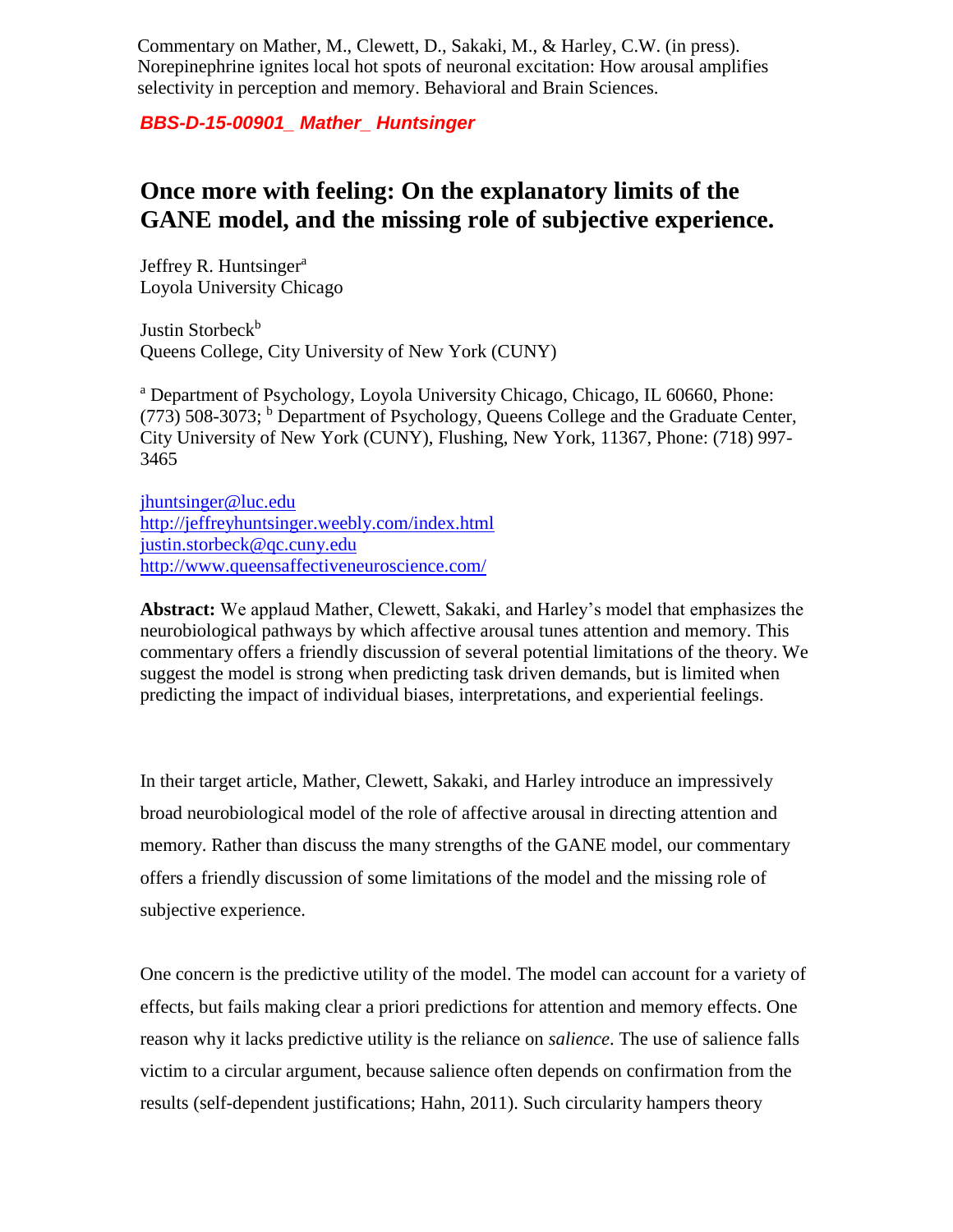prediction because salience concedes vagueness as it becomes defined post-hoc or through task-demands. For instance, imagine that participants were asked to attend to a central fear face and ignore surrounding faces. One study used neutral faces as distractors and found better attention/memory for fear faces, but another study used angry faces as distractors and found better attention/memory for angry faces. The vagueness of saliency allows for both studies to support the model (saliency determined by task demands and stimuli, respectively); yet, a naïve researcher would fail to make these distinct predictions with the GANE model. Thus, the model can account for various effects, but fails to make clear, deductive predictions (such circularity plagued the depth of processing approach, Craik & Lockhart, 1972).

The model also does not address predictions based on individual differences. If we compared memory for task-dependent salient stimuli (snakes) in the face of distractors (spiders), at a group level, people may show better memory for snakes than spiders. However, would this be true for each individual? Probably not. Spider-phobics may remember the spider rather than the snake. Therefore, can the model accurately predict when task-demands or individual biases will have a greater impact on attention/memory? Moreover, can this model be extended to predict attentional/memory biases linked with various mental health disorders (depression, anxiety, ADHD)?

Attention and memory are treated objectively in the model, but both are often susceptible to subjective experiences. False memory studies demonstrate such vulnerabilities (Loftus, 1975; Roediger & McDermott, 1995). For instance, people learning a list of words (bed, pillow, wake…) that are highly related to a single, non-presented word (sleep) often falsely recall the non-presented word *sleep*. Payne and colleagues (2002) stressed participants prior to a false memory task, and they found that false memories and cortisol levels were positively correlated. Does the current model make such a prediction? Based on the review, one would predict a decrease in false memories because NE enhances the signal (presented words) and reduces the noise (non-presented words). But such a prediction would not be supported. Therefore, does the model only reduce noise for perceptually-based stimuli? Alternatively, how does the model explain subjective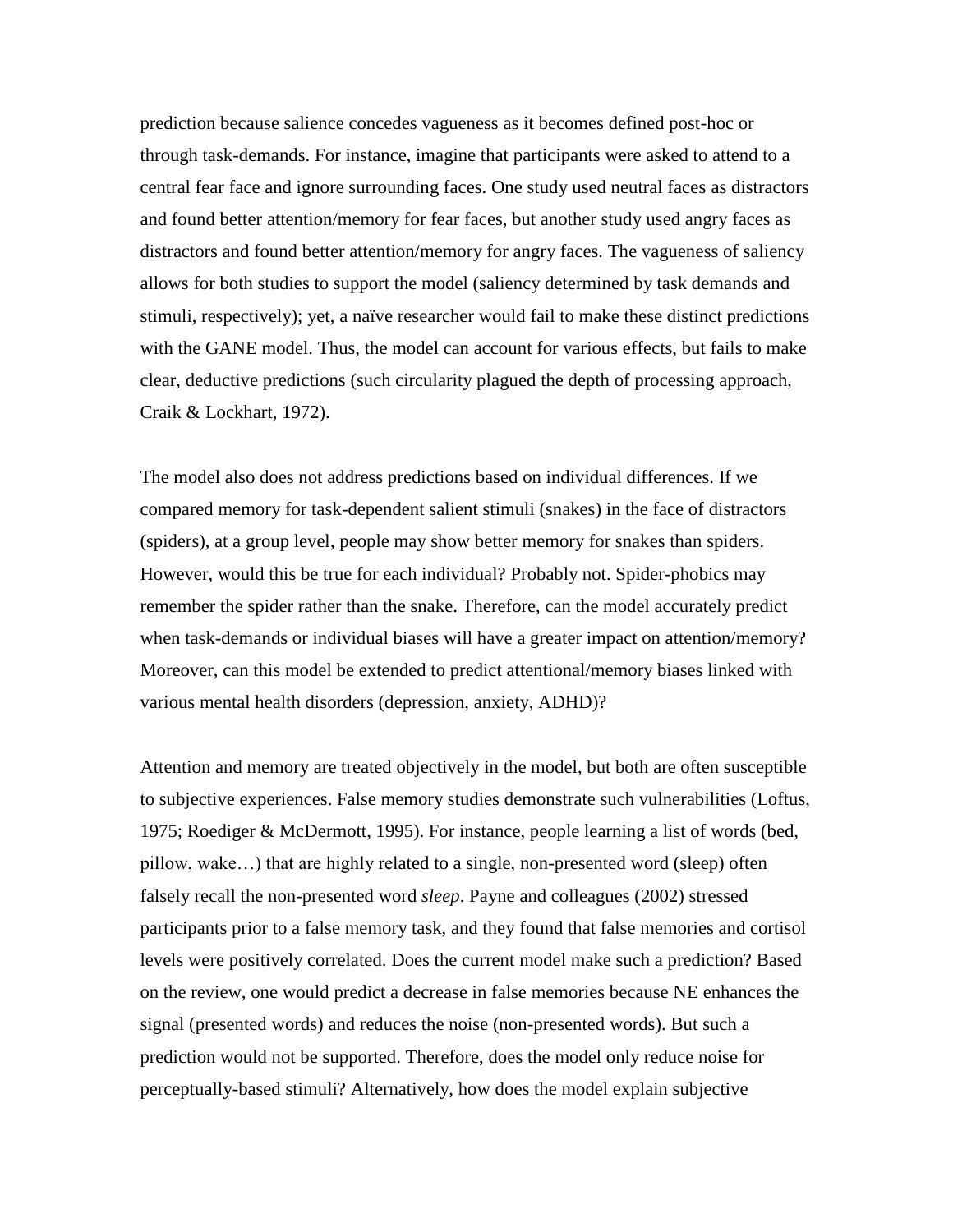experiences (i.e., associative and conceptual processes) gaining saliency? Where would NE hot spots arise within the brain when false memory effects are present?

Finally, the GANE model is a neurobiological account of affective arousal. Not surprisingly, then, the model focuses exclusively on this component of arousal. We suggest that in doing so the model fails to consider the important role played by the subjective-experiential component of arousal and associated implicit attributions.

According to an affect-as-information approach, affective arousal serves as experiential information by signaling importance or urgency (Clore & Huntsinger, 2007; Storbeck & Clore, 2008). Any source of affective arousal can modulate judgment, attention and memory as long as it is implicitly attributed to or associated with an object of judgment, current attentional focus, or memory.

Research by Zillmann (Cantor, Zillmann & Bryant, 1974) demonstrates that cues of affective arousal are easily transferred or misattributed from one source to another. In this research participants experienced high arousal via exercise and were then shown an erotic film. Highly aroused participants rated the film more positively. However, this effect vanished when participants' attention was called to the true source of their arousal. Although both groups experienced the same pattern of neurophysiological change from arousal, arousal only influenced judgments for participants who misattributed the source of their arousal to the film.

Dutton and Aron's (1974) classic bridge study further illustrates the role of implicit attribution in the influence of affective arousal on judgment. In this study male passersby were approached by an attractive woman interviewer administered a questionnaire either on an unsteady, high-arousal suspension bridge or a stable, low-arousal bridge. Once finished with the questionnaire, the interviewer offered to explain the experiment in more detail at a later time. She then handed the men a piece of paper with her phone number written on it, and encouraged them to call if they had any questions. The investigators found that the men approached by the attractive interviewer on the unsteady bridge were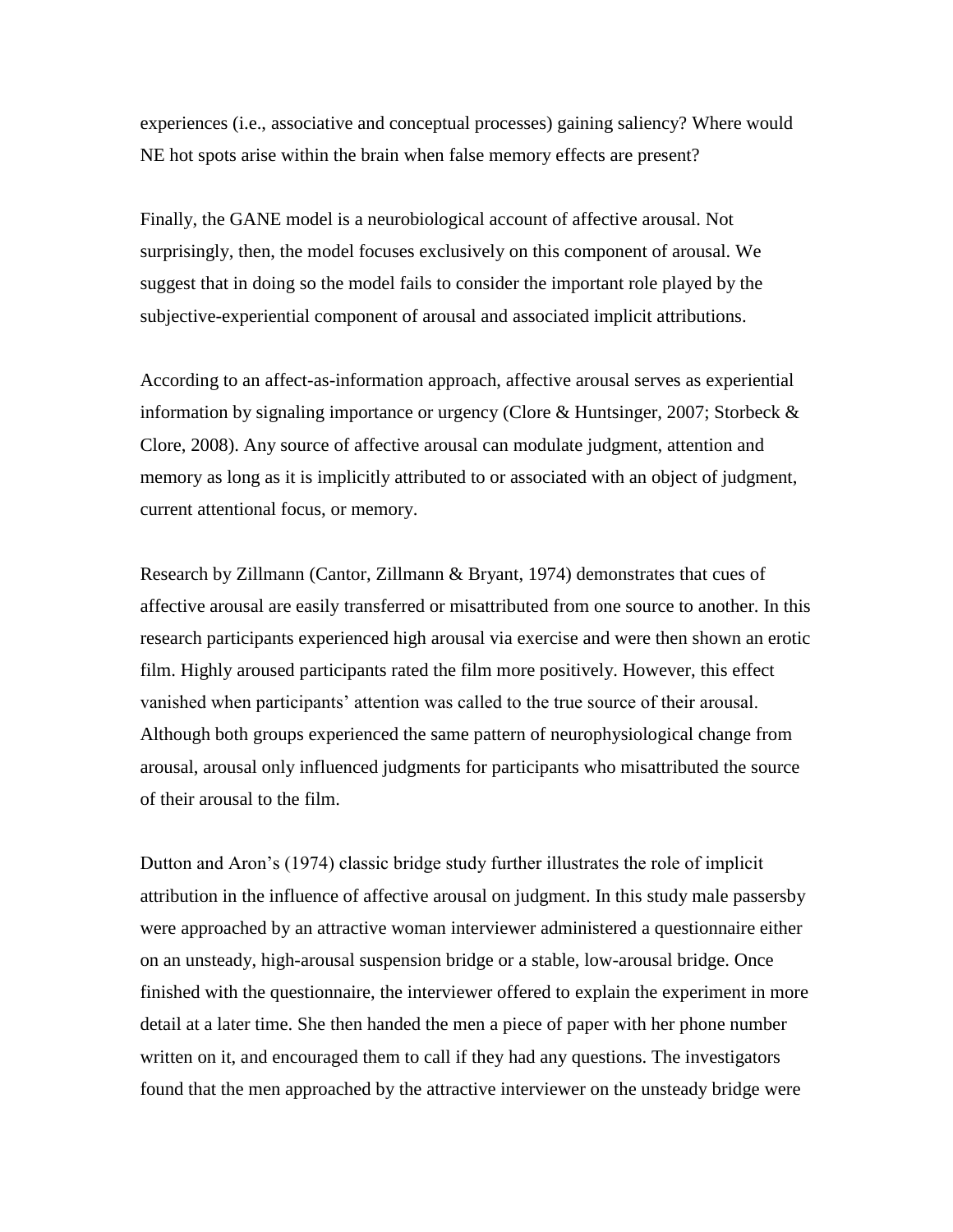more likely to call her than those approached on the stable bridge. The men on the unsteady bridge misattributed their feelings of arousal caused by the bridge as a reaction to the interviewer, thus intensifying feelings of attraction to her.

The bridge study raises an interesting question for the GANE model. The model argues that arousal should enhance memory for mental representations currently active at the moment arousal is induced. In the bridge study arousal begins on the bridge, but ultimately the attractive woman gains attention. According to the GANE model will arousal enhance memory for the *scary bridge* or the *attractive woman*?

In summary, research on misattribution of arousal suggests that neurobiological change elicited by the experience of affective arousal is not necessarily the driver of its effects on many outcomes. Rather the experiential information about importance and urgency carried by affective arousal and the implicit attribution of arousal are crucial.

**Coda:** We want to end by emphasizing that the criticisms offered here are in the spirit of improving the GANE model. Indeed there is much to like about the model and we agree more than disagree with much of it.

## **References**

- Cantor, J. R., Zillmann, D., & Bryant, J. (1975). Enhancement of experienced sexual arousal in response to erotic stimuli through misattribution of unrelated residual excitation. *Journal of personality and social psychology*, *32*(1), 69.
- Clore, G. L., & Huntsinger, J. R. (2007). How emotions inform judgment and regulate thought. *Trends in cognitive sciences*, *11*(9), 393-399.
- Craik, F. I., & Lockhart, R. S. (1972). Levels of processing: A framework for memory research. *Journal of verbal learning and verbal behavior*, *11*(6), 671-684.
- Dutton, D. G., & Aron, A. P. (1974). Some evidence for heightened sexual attraction under conditions of high anxiety. *Journal of personality and social psychology*, *30*(4), 510.
- Hahn, U. (2011). The problem of circularity in evidence, argument, and explanation. *Perspectives on Psychological Science*, *6*(2), 172-182.
- Loftus, E. F. (1975). Leading questions and the eyewitness report. *Cognitive psychology*, *7*(4), 560-572.
- Payne, J. D., Nadel, L., Allen, J. J. B., Thomas, K., & Jacobs, J. (2002). The effects of experimentally induced stress on false recognition. *Memory, 10*, 1-6.
- Roediger, H. L., & McDermott, K. B. (1995). Creating false memories: Remembering words not presented in lists. *Journal of experimental psychology: Learning, Memory, and Cognition*, *21*(4), 803.